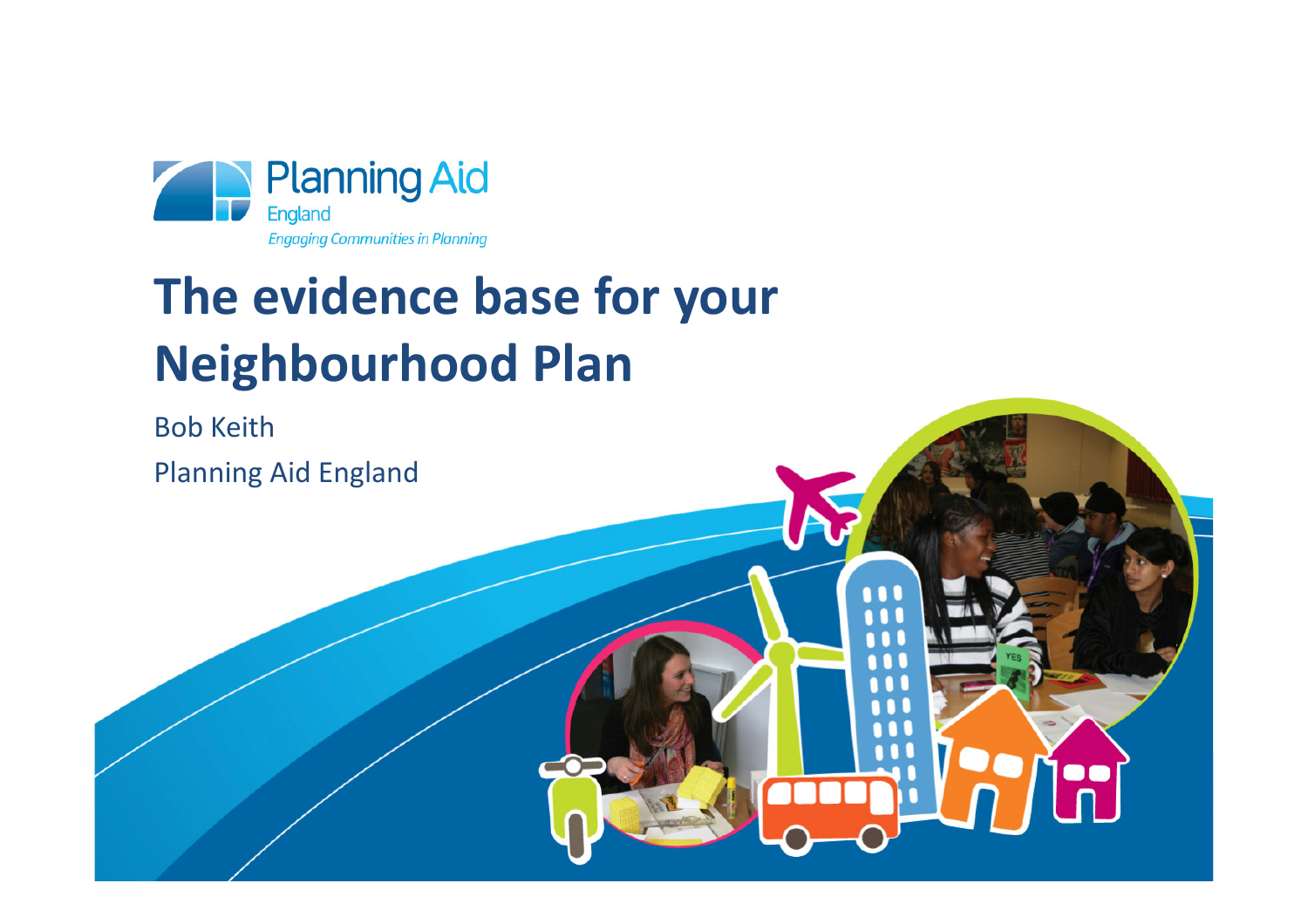#### **Aim of session**

# *Determining what evidence you will need to include in your neighbourhood plan and why*



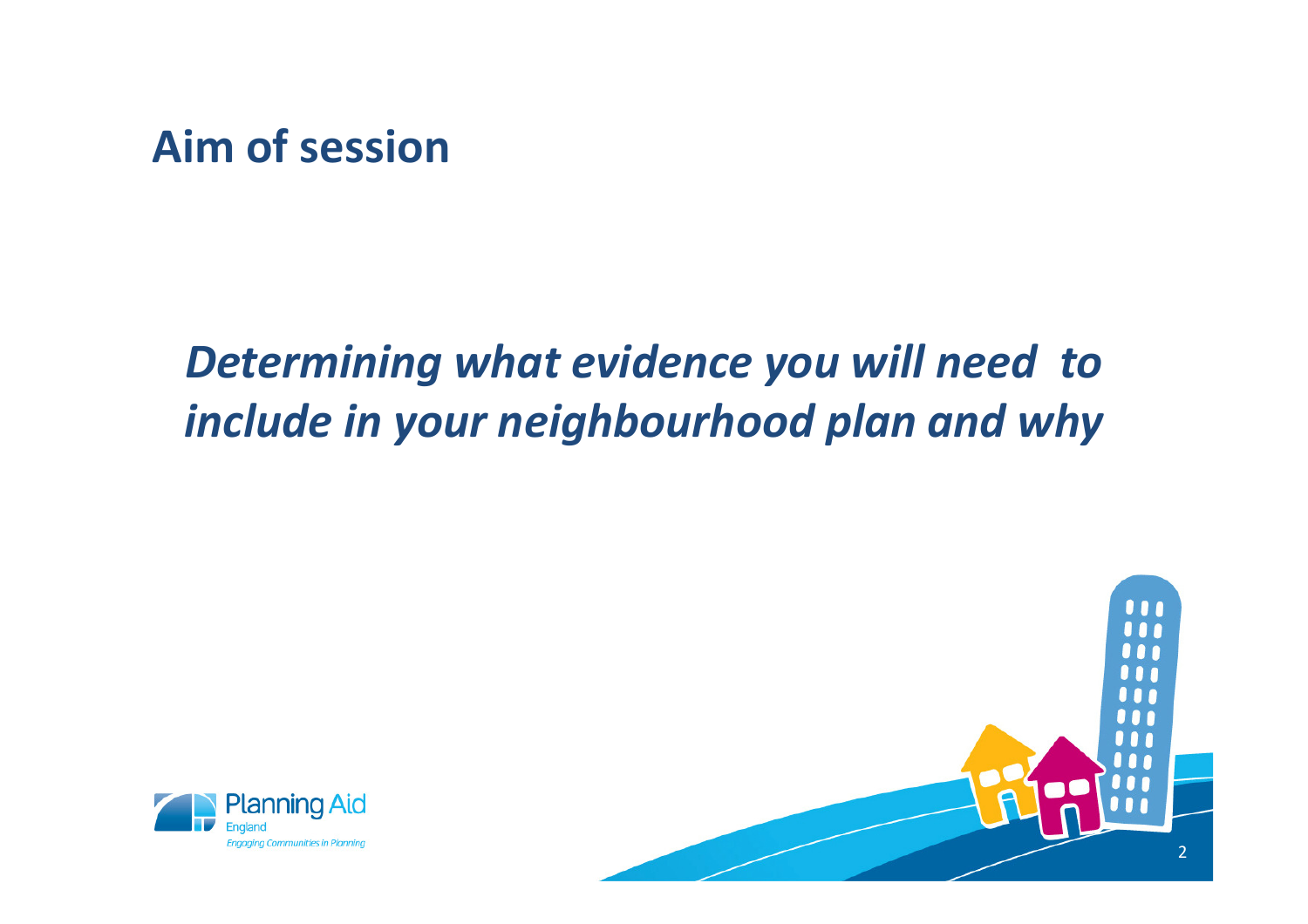#### **National Planning Policy Framework**

- Paragraph 158 states that *"each local planning authority should ensure that the Local Plan is based on adequate, up-todate and relevant evidence about the economic, social and environmental characteristics and prospects of the area"*
- Similar principles apply to the preparation of neighbourhood plans though groups are expected to use a proportionate evidence base



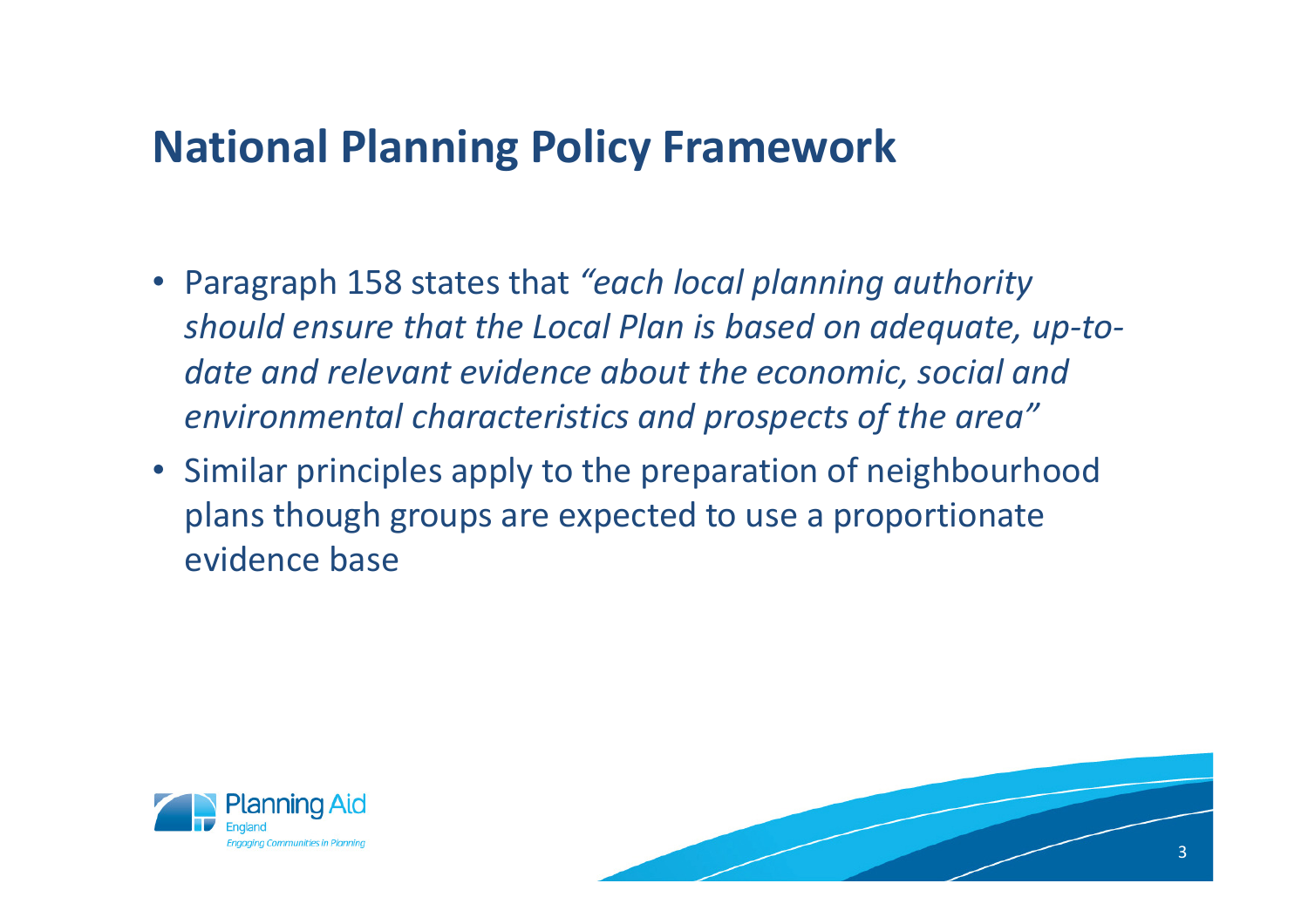## **Why develop an evidence base?**

- A portfolio of information and documents that support the development of a neighbourhood plan
- It demonstrates that all the information is up-to-date and provides a clear picture of the existing 'state' of an area
- Not solely based on anecdotal comments by local community
- It demonstrates that the plan is 'sound'
- Failure to produce or use a good up-to-date evidence base could result in the plan not meeting the basic conditions

WILLIAM

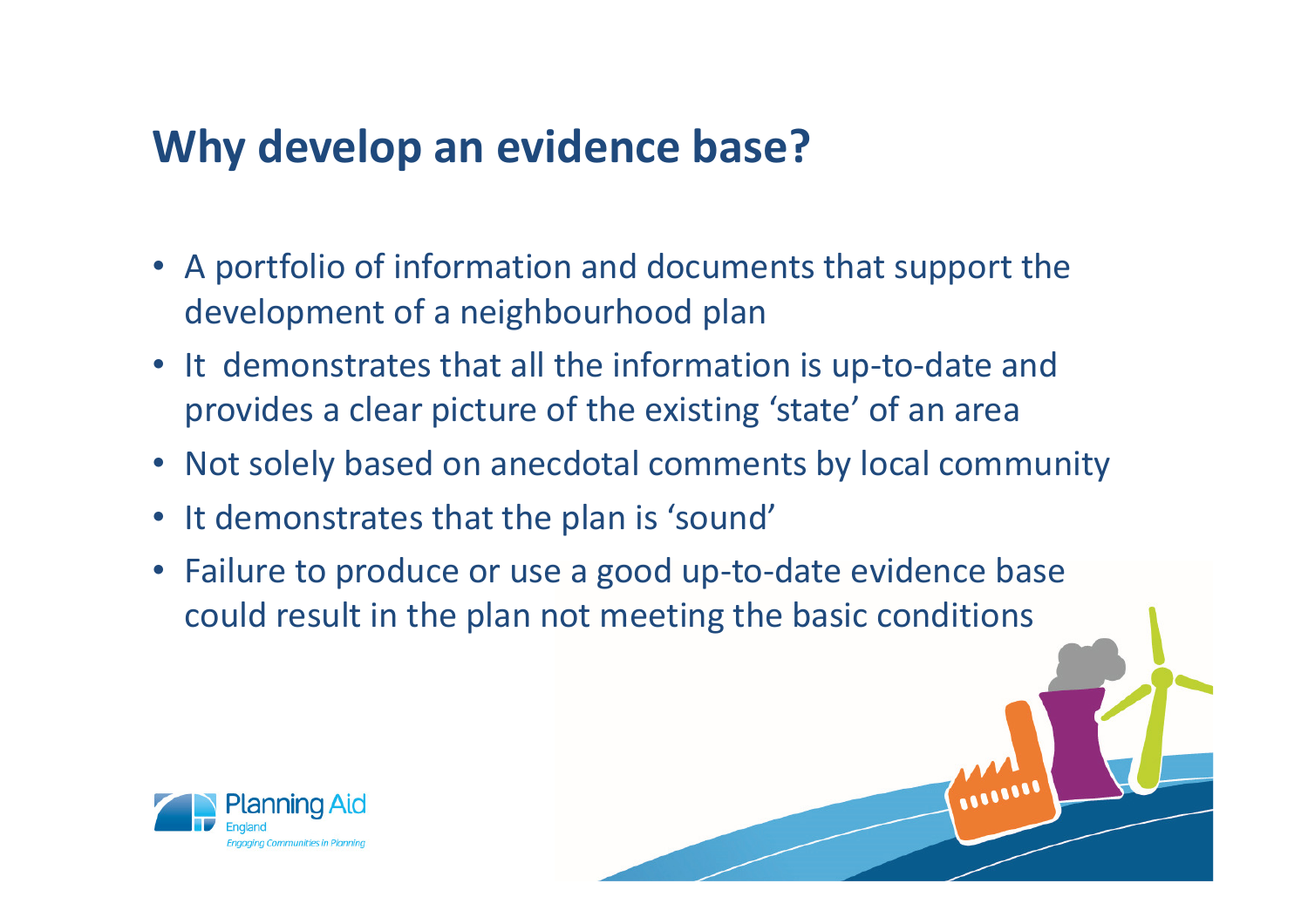#### **What can an evidence base contain?**

The evidence base should contain two elements:

- • community engagement – the views of the local community and other stakeholders who have an interest in the future of the area
- $\bullet$  research/fact finding - evidence that the choices made by the plan are supported by the background facts (such as Census data)



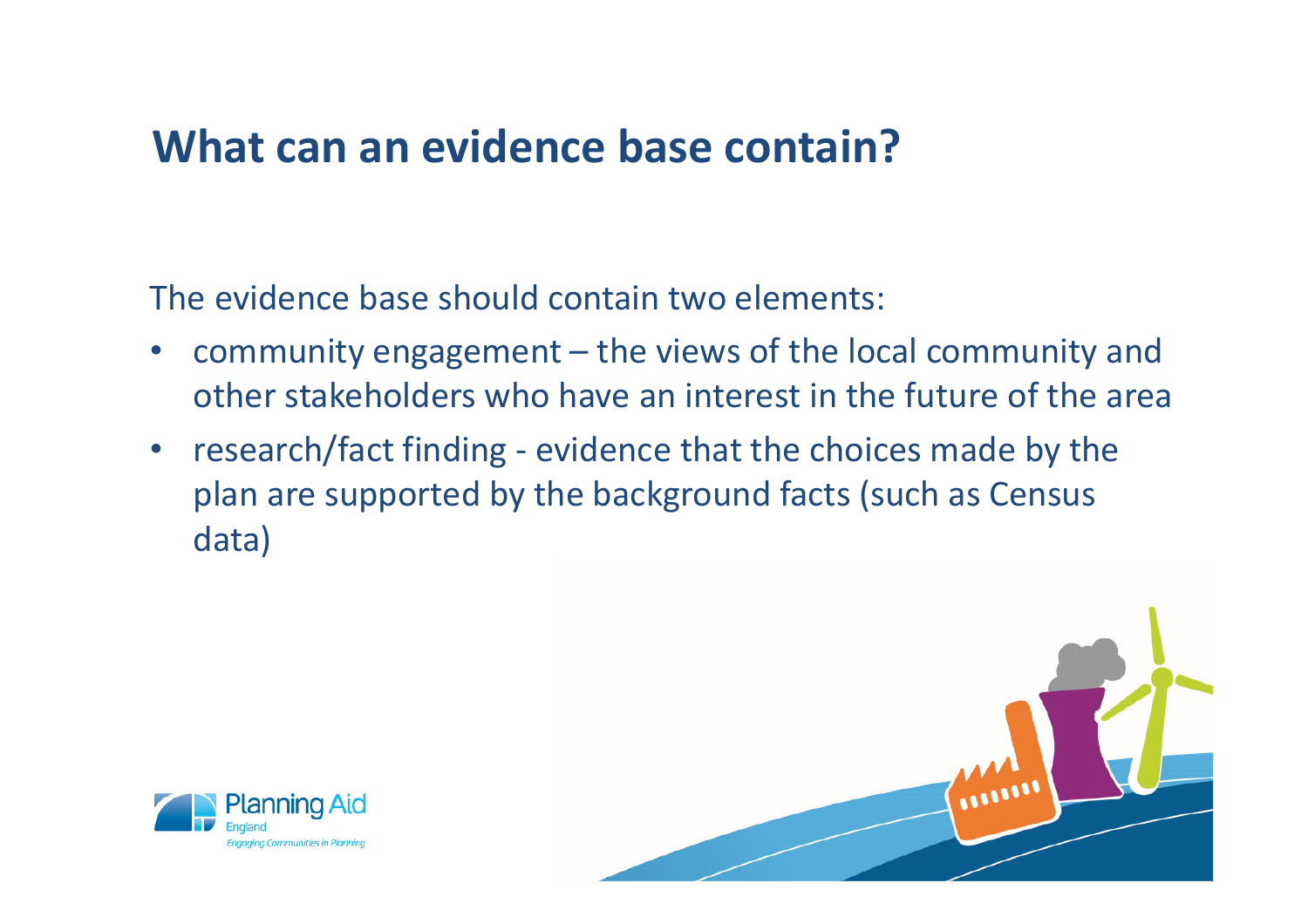

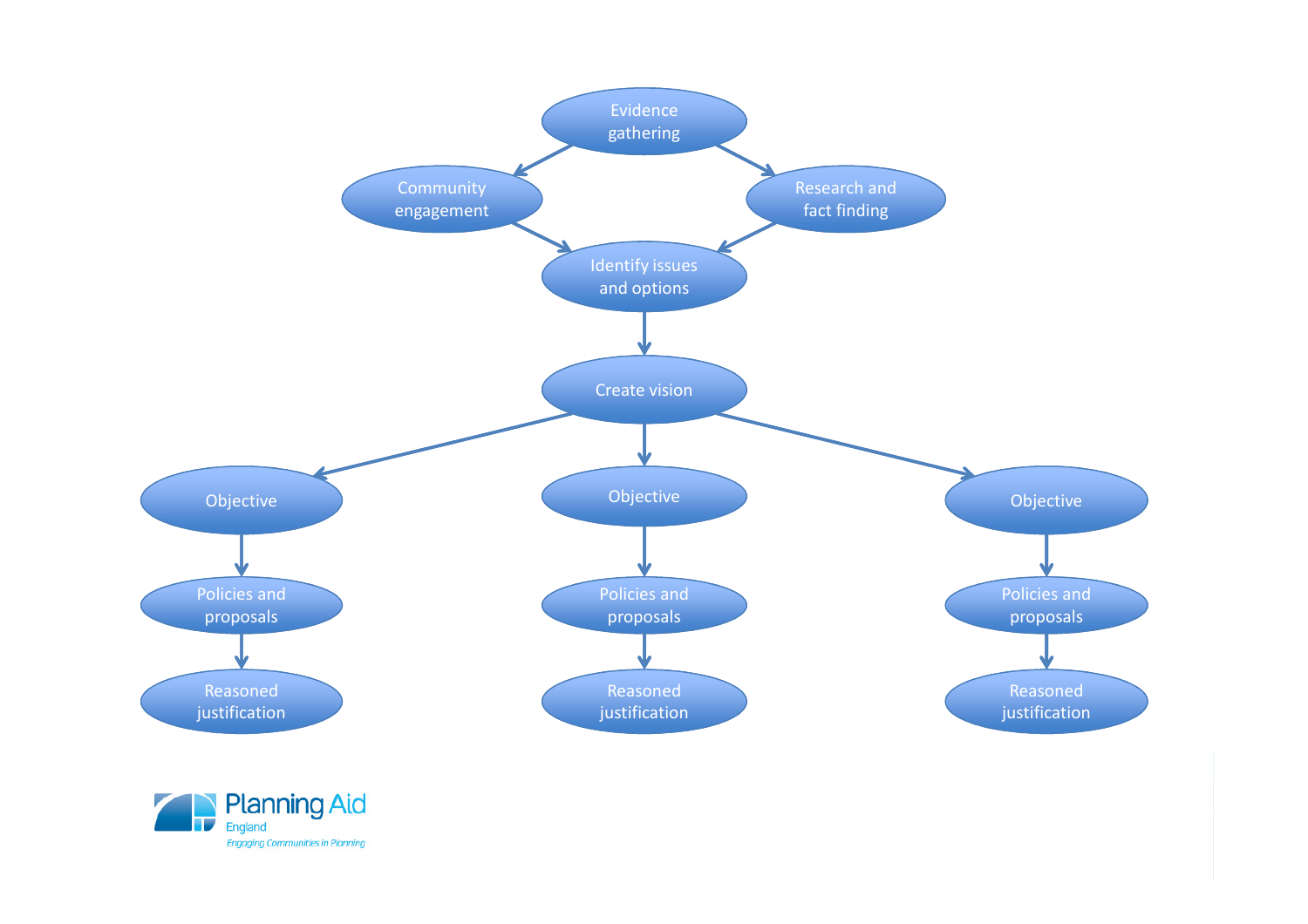#### **What do we mean by evidence?**

- Community engagement
- Published statistics (e.g. Census)
- Bespoke surveys (e.g. housing need)
- Existing policies (coverage and gaps)



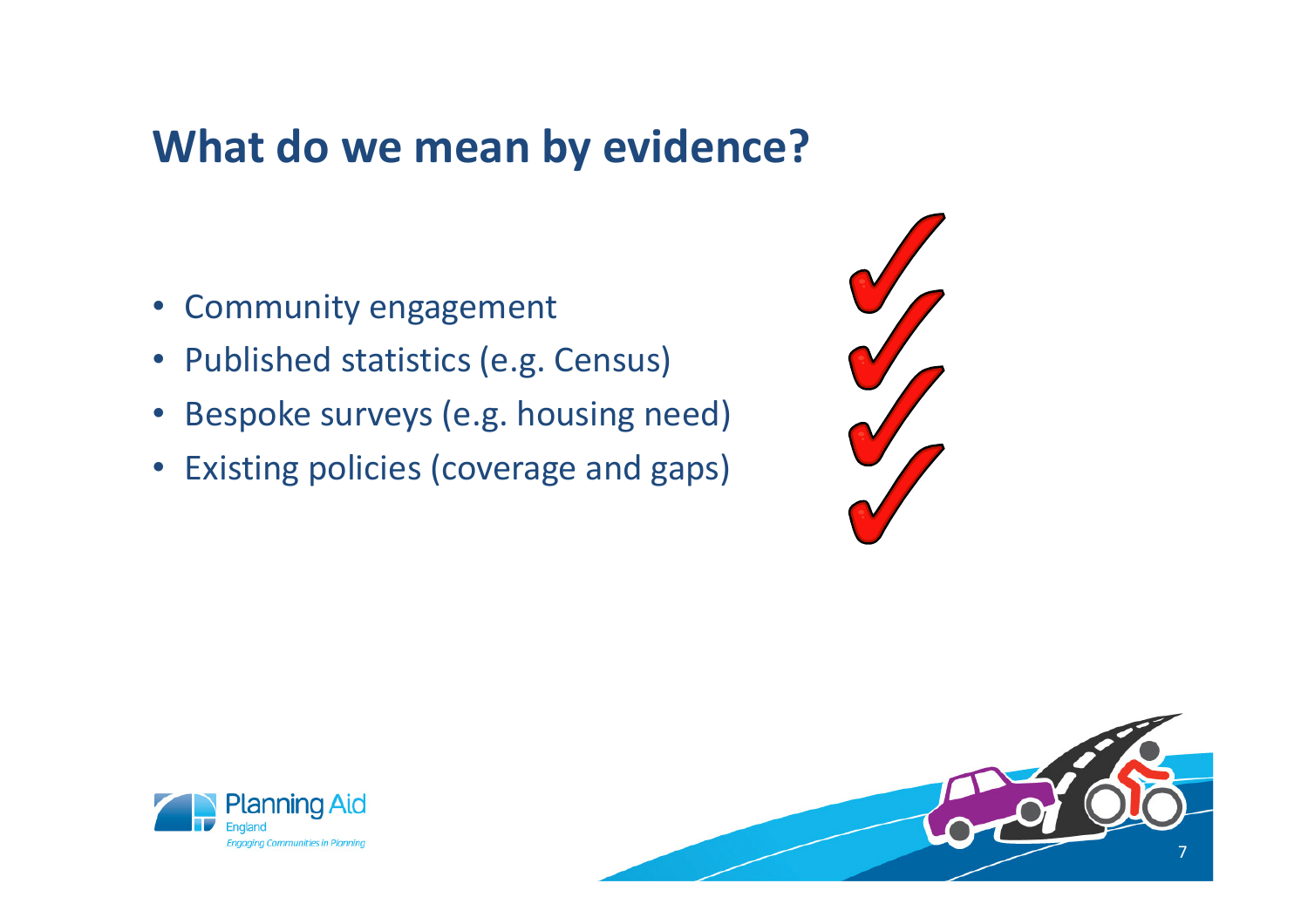## **Community engagement**

- What local people think about the area is important
- This helps to identify the issues to be addressed
- You need to be inclusive and get representative response
- Is it anecdotal evidence that requires further research?
- Your vision and objectives can be derived from this and should link clearly to the eventual policies

8

WILLIAM

- However you need to be clear about what are planning related matters
- The latter dealt with through other means

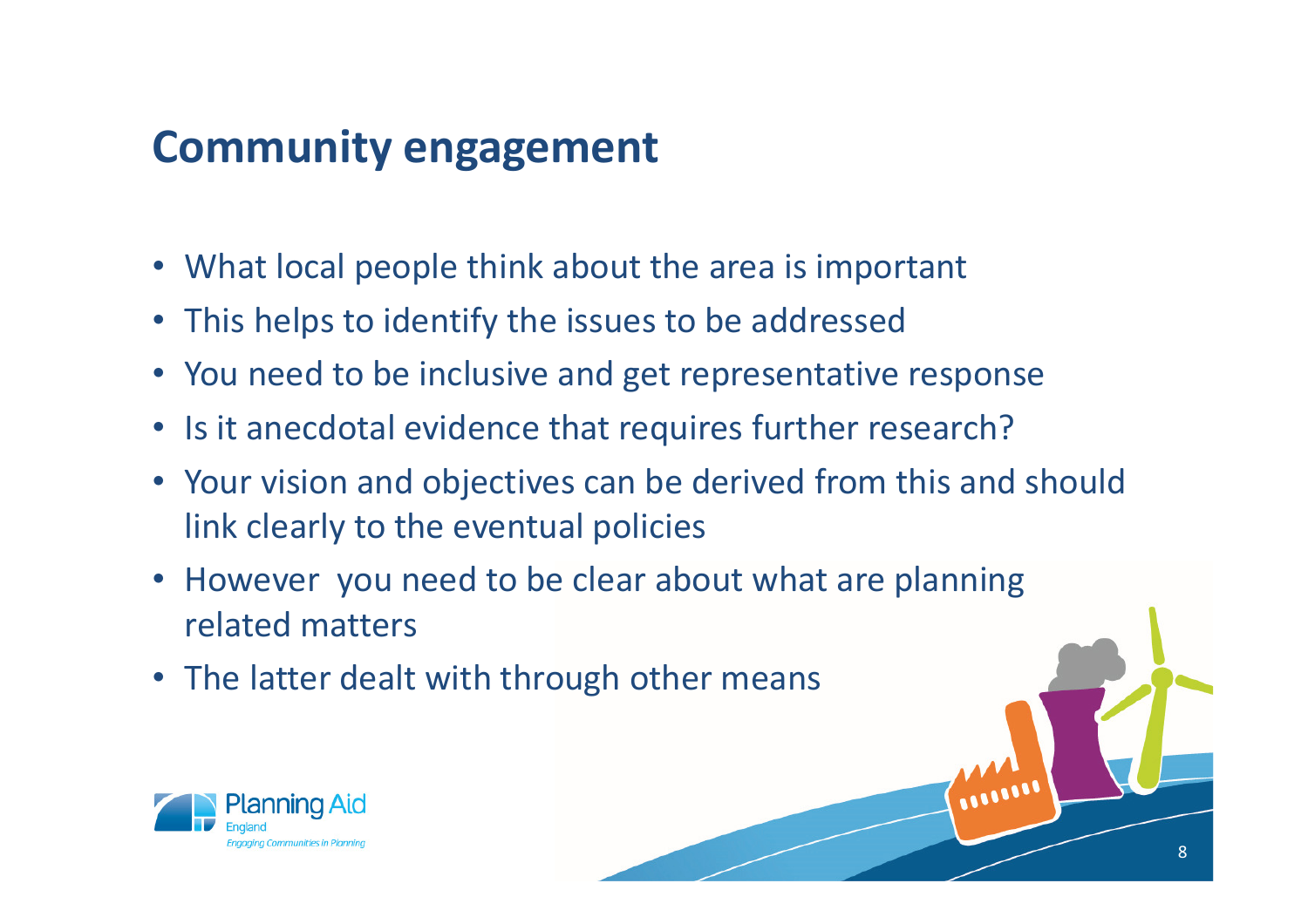## **Existing information**

- Examples include 2011 Census, Index of Multiple Deprivation, Health Statistics
- Information held by statutory providers, County Council, Government agencies and voluntary sector bodies
- Contact umbrella business organisations e.g. Chamber of Commerce
- Planning history
- Information used by the local planning authority when preparing their own local plan



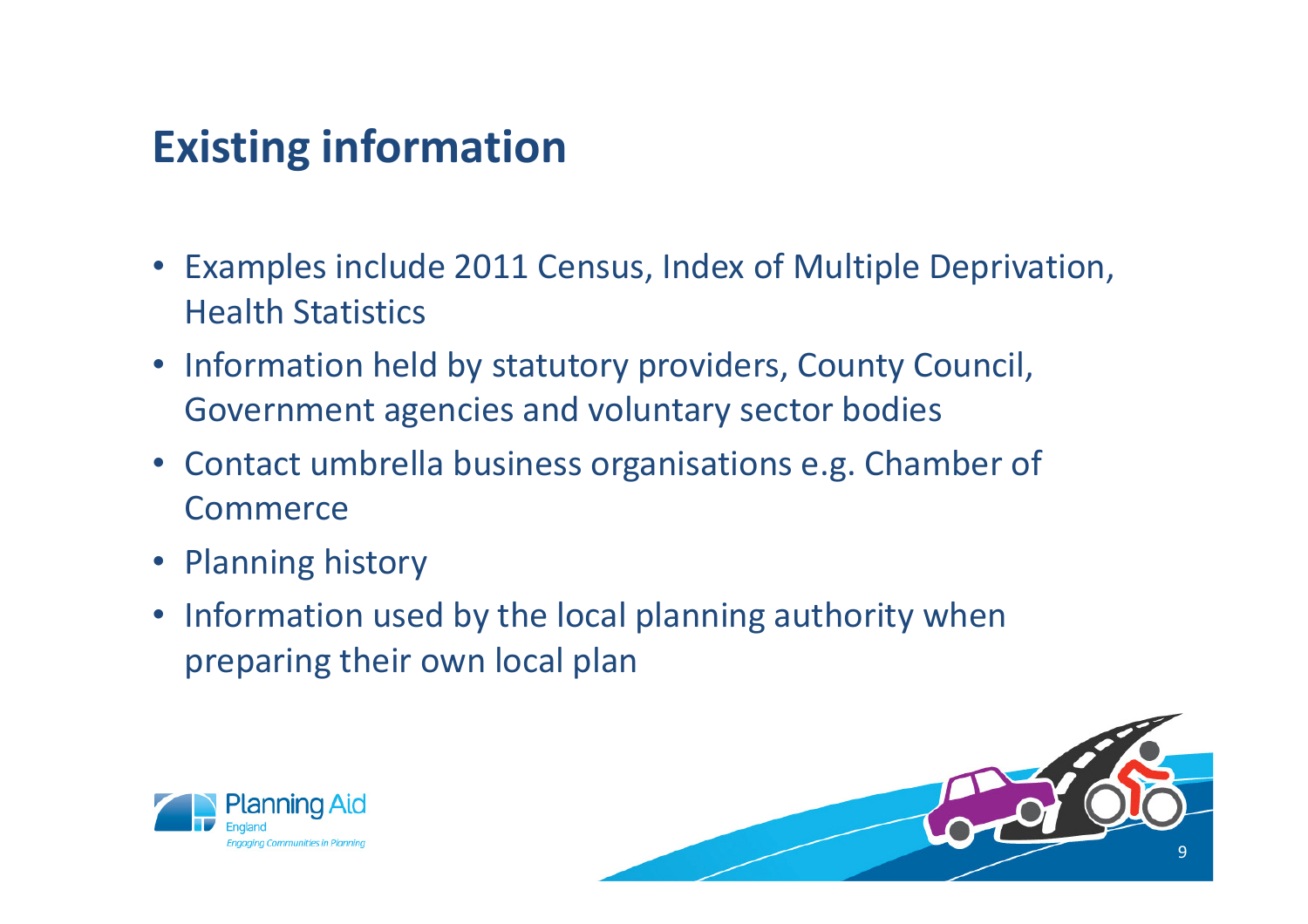## **Local plan**

- Strategic Flood Risk Assessment
- Strategic Housing Land Availability Assessment
- Housing Needs Assessment
- Conservation Area Appraisal
- Local Services and Facilities Assessment
- Strategic Housing Market Assessment (SHMA)

WWW

- Existing Monitoring Data (AMR)
- Open Space and Play Pitch Assessment
- Local Transport Study
- $\bullet$ Landscape Character Assessment

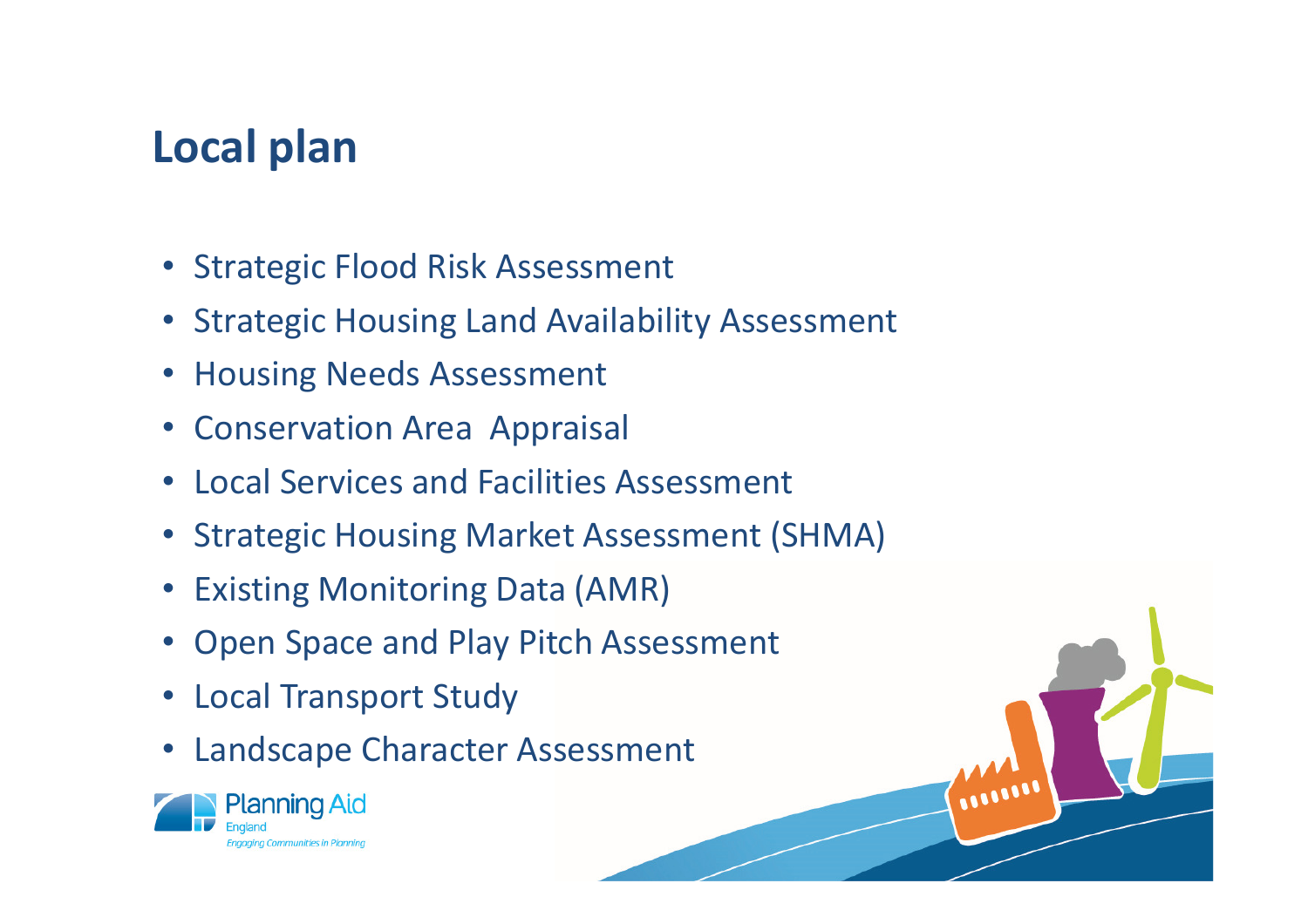## **Bespoke research**

- A local housing needs survey
- A local shopping survey uses, vacant units, etc
- A local landscape survey characteristics, important views, sensitivity analysis
- Quantity, quality and accessibility of open spaces
- Traffic surveys
- •Demand surveys e.g. for workshops
- Townscape features, character assessments and any local heritage features

11

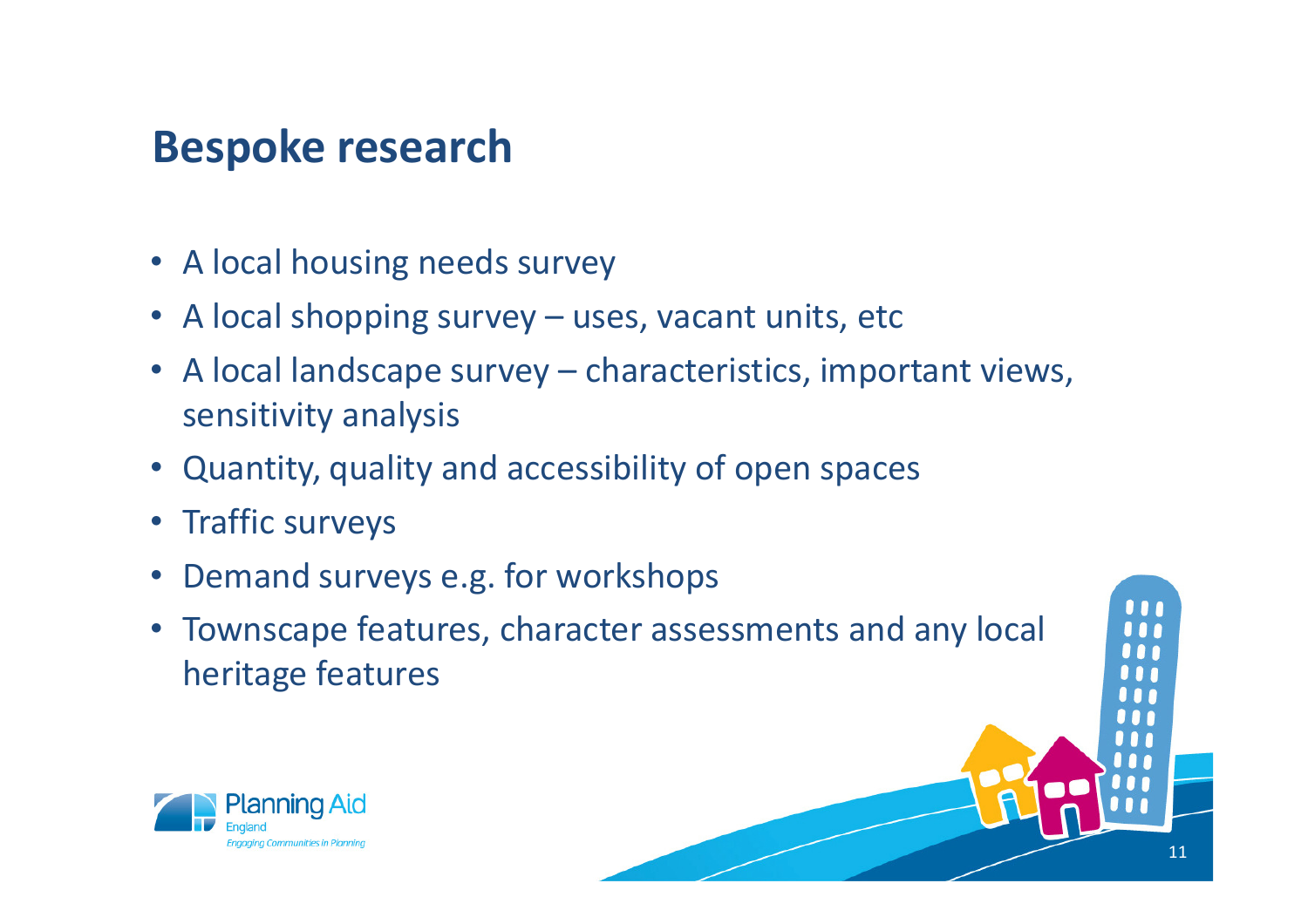#### **National and local planning policies**

- • You should not duplicate what is already covered by National Planning Policy Framework or the adopted Local Plan
- $\bullet$ Be mindful what is in any emerging Local Plan
- $\bullet$  Work with the local authorities to review what is already in place and identify any gaps for the neighbourhood plan to focus upon



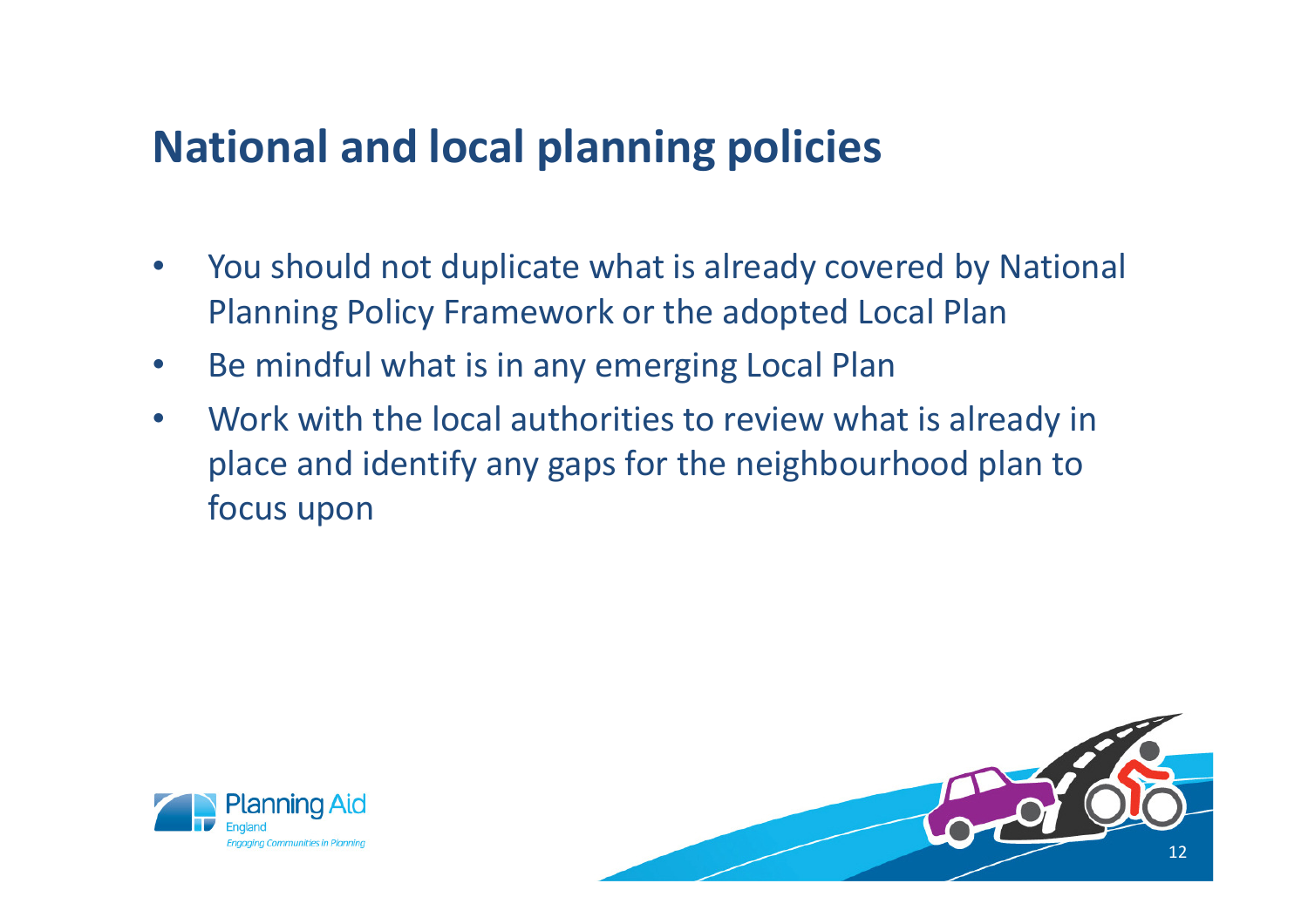**Group Exercise**

## *What evidence do you need and where will you get it from?*



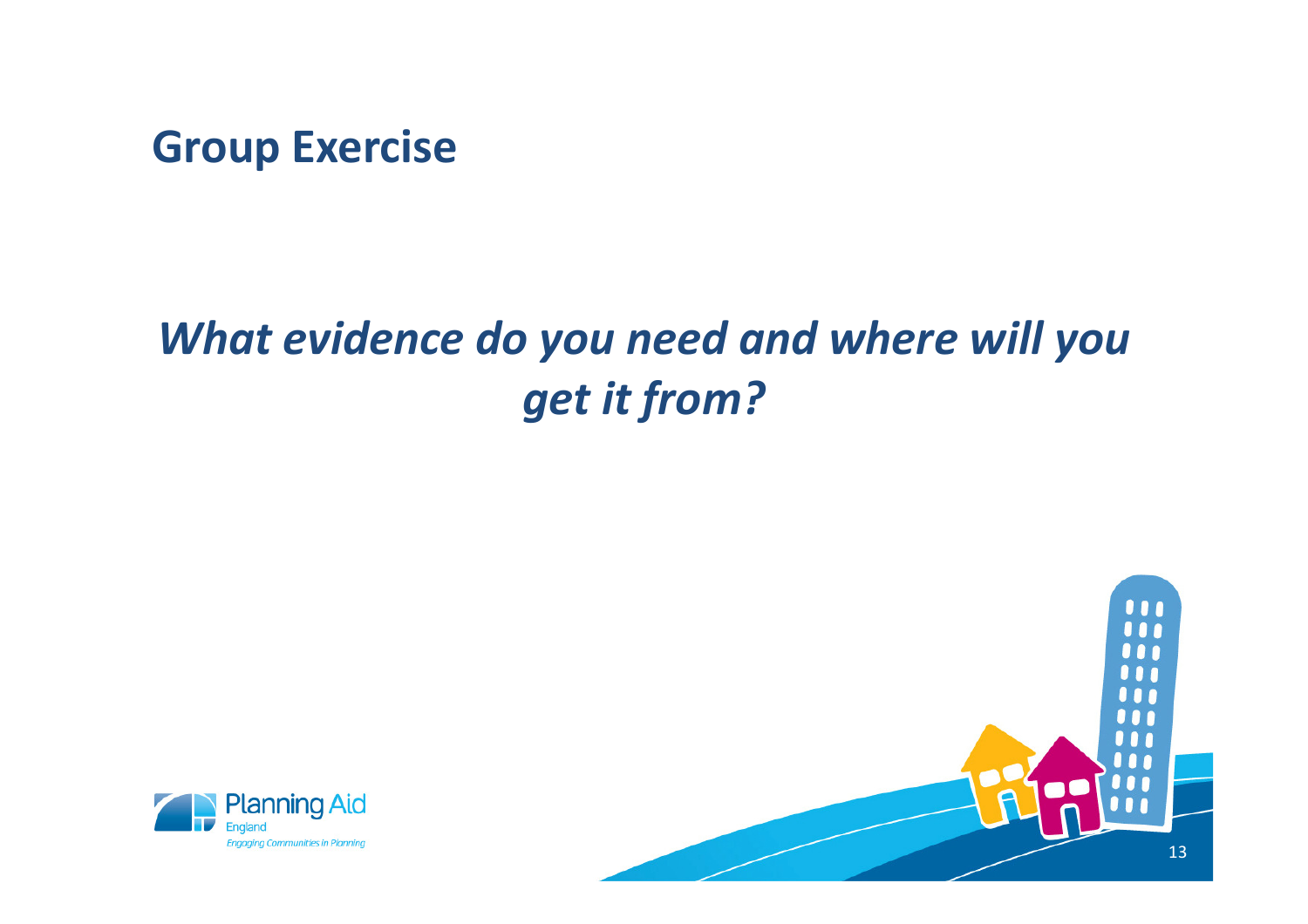| <b>Theme</b>                     | <b>Your Evidence</b>                                                |
|----------------------------------|---------------------------------------------------------------------|
| <b>Population and Housing</b>    | Interactive exercise - work through with the group to complete this |
| <b>Character and Setting</b>     |                                                                     |
| <b>Wildlife and Nature Sites</b> |                                                                     |
| <b>Flood Prevention</b>          |                                                                     |
| <b>Health Care</b>               |                                                                     |
| <b>Education</b>                 |                                                                     |
| <b>Community Facilities</b>      |                                                                     |
| <b>Employment</b>                |                                                                     |
| <b>Transport</b>                 |                                                                     |
| <b>Commitments</b>               |                                                                     |